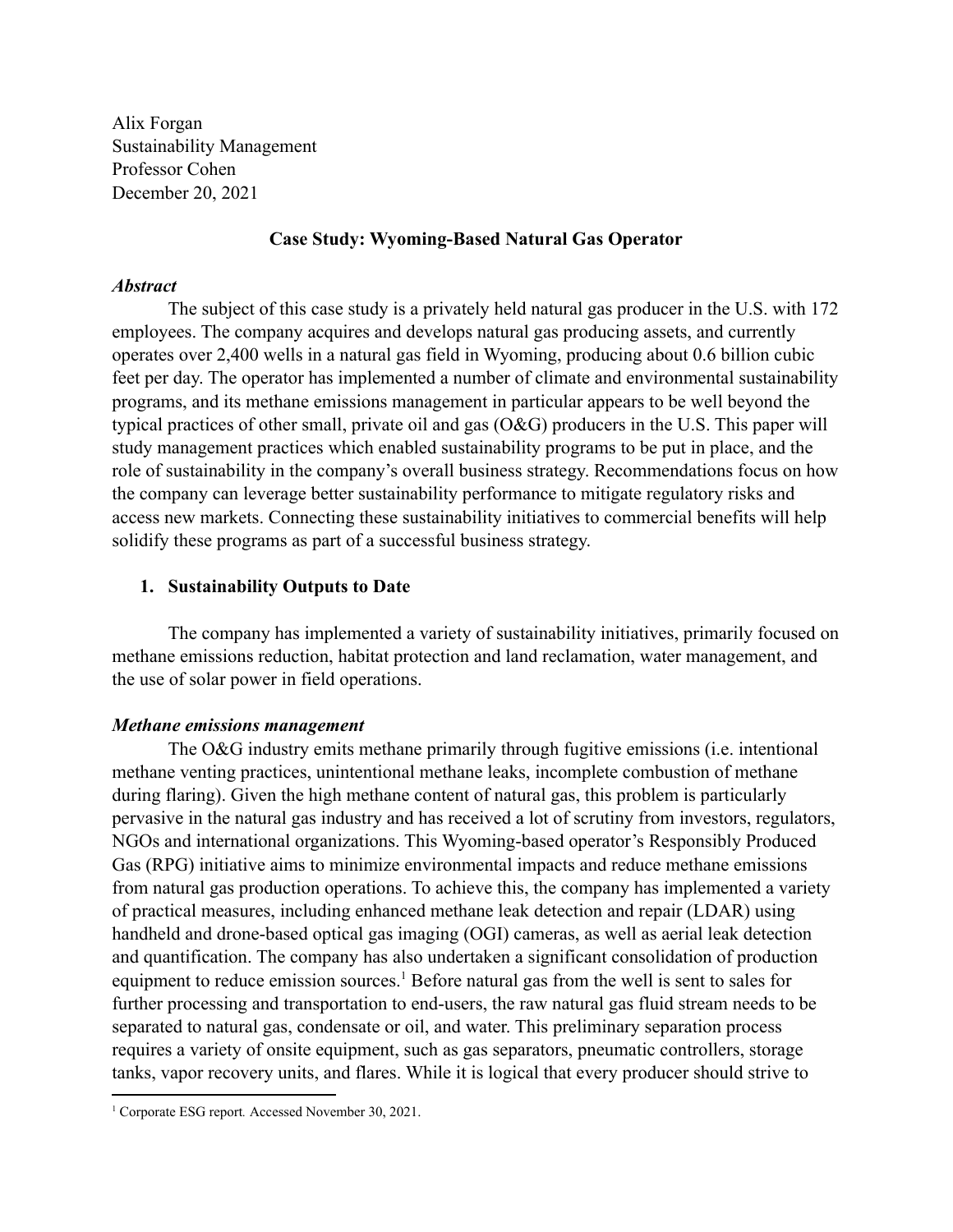minimize the loss of the product (i.e. natural gas), the current design and operation of this equipment result in loss of methane (as natural gas) unintentionally through valves, flanges, and other devices (also known as fugitive emission sources), loss of methane intentionally through "vents" due to normal operations or malfunctions, or both  $CO<sub>2</sub>$  and methane emissions from flaring (i.e. intentional combustion of gas for maintenance/safety or other reasons). Since 2017, this operator has consolidated production equipment from  $277$  well pads<sup>2</sup> to fewer than 150, by connecting additional wells together, and processing greater volumes of natural gas at a single well pad. This has resulted in a smaller absolute number of emissions. Additional measures to control methane emissions have included fixed emissions monitoring and measurement, a green completion program,<sup>3</sup> and new technology applications to control permitted emissions from pneumatic devices.<sup>4</sup>

The company has also joined several voluntary industry partnerships which aim to improve quantification, disclosure and mitigation of methane emissions in the O&G sector. The operator is a member of ONE Future, an initiative to reduce emissions across the natural gas value chain of its members to  $1\%$  or less by 2025.<sup>5</sup> This company was also the first U.S. corporation to join the Oil & Gas Methane Partnership 2.0 (OGMP 2.0), a United Nations (UN)-led and EU-funded initiative to develop a robust methane reporting framework for *measured* methane emissions intensity performance and reduction. Under the OGMP 2.0 framework, the operator has committed to direct measurement of methane emissions within three years. This is significant because current methane calculation methods often underestimate actual emissions observed from measurements. Standard practice (and regulatory requirements) of companies in the O&G industry today is to report inventories of *potentially* emitting sources (e.g. equipment, practices) and multiply these by an estimated average emission rate calculated by the U.S. EPA ("emissions factor").<sup>6</sup> However, studies have shown that methane emissions at well sites vary in time, almost on an hourly basis, making existing emissions estimation methods inaccurate and often not aligned with measurements undertaken at these sites.<sup>7</sup> Indeed, the Environmental Defense Fund (EDF) conducted a study from 2012-2018, which found that U.S. O&G reporting underestimated methane emissions by as much as  $60\%$ .<sup>8</sup> Shifting to methane measurements via technologies like satellites, drones, or sensor monitoring could significantly improve the accuracy of methane emissions data.<sup>9</sup> As of November 2021, the subject of this case

<sup>2</sup> Well pads are a collection of individual wells at a single location.

<sup>&</sup>lt;sup>3</sup> When a natural gas well is developed, there is an excess of natural gas which has in the past been released into the air (vented) or burned off (flared). Green completions instead require companies to capture the gas at the wellhead immediately after well completion. Source: <https://www.energyindepth.org/natural-gas-and-green-completion-in-a-nut-shell/>.

<sup>4</sup> Corporate ESG report. Accessed November 30, 2021.

<sup>&</sup>lt;sup>5</sup> Our Nation's Energy (ONE) Future. Accessed December 1, 2021. [https://onefuture.us/.](https://onefuture.us/)

<sup>6</sup> Agerton, Mark and Gilbert, Ben. *The Key to Reducing Methane Emissions? Actual Measurement.* Forbes. August 16, 2021. Accessed December 1, 2021.

[https://www.forbes.com/sites/thebakersinstitute/2021/08/16/the-key-to-reducing-methane-emissions-actual-measurement/?sh=43](https://www.forbes.com/sites/thebakersinstitute/2021/08/16/the-key-to-reducing-methane-emissions-actual-measurement/?sh=439872233b88) [9872233b88](https://www.forbes.com/sites/thebakersinstitute/2021/08/16/the-key-to-reducing-methane-emissions-actual-measurement/?sh=439872233b88).

<sup>7</sup> Vaughn et. al. *Temporal variability largely explains top-down/bottom-up difference in methane emission estimates from a natural gas production region.* PNAS November 13, 2018 115 (46) 11712-11717; first published October 29, 2018; <https://doi.org/10.1073/pnas.1805687115>.

<sup>8</sup> Environmental Defense Fund. *Major studies reveal 60% more emissions.* Accessed November 30, 2021. [https://www.edf.org/climate/methane-studies.](https://www.edf.org/climate/methane-studies)

<sup>9</sup> McKinsey Sustainability. *Curbing Methane Emissions: How five industries can counter a major threat.* September 23, 2021. Accessed December 1, 2021.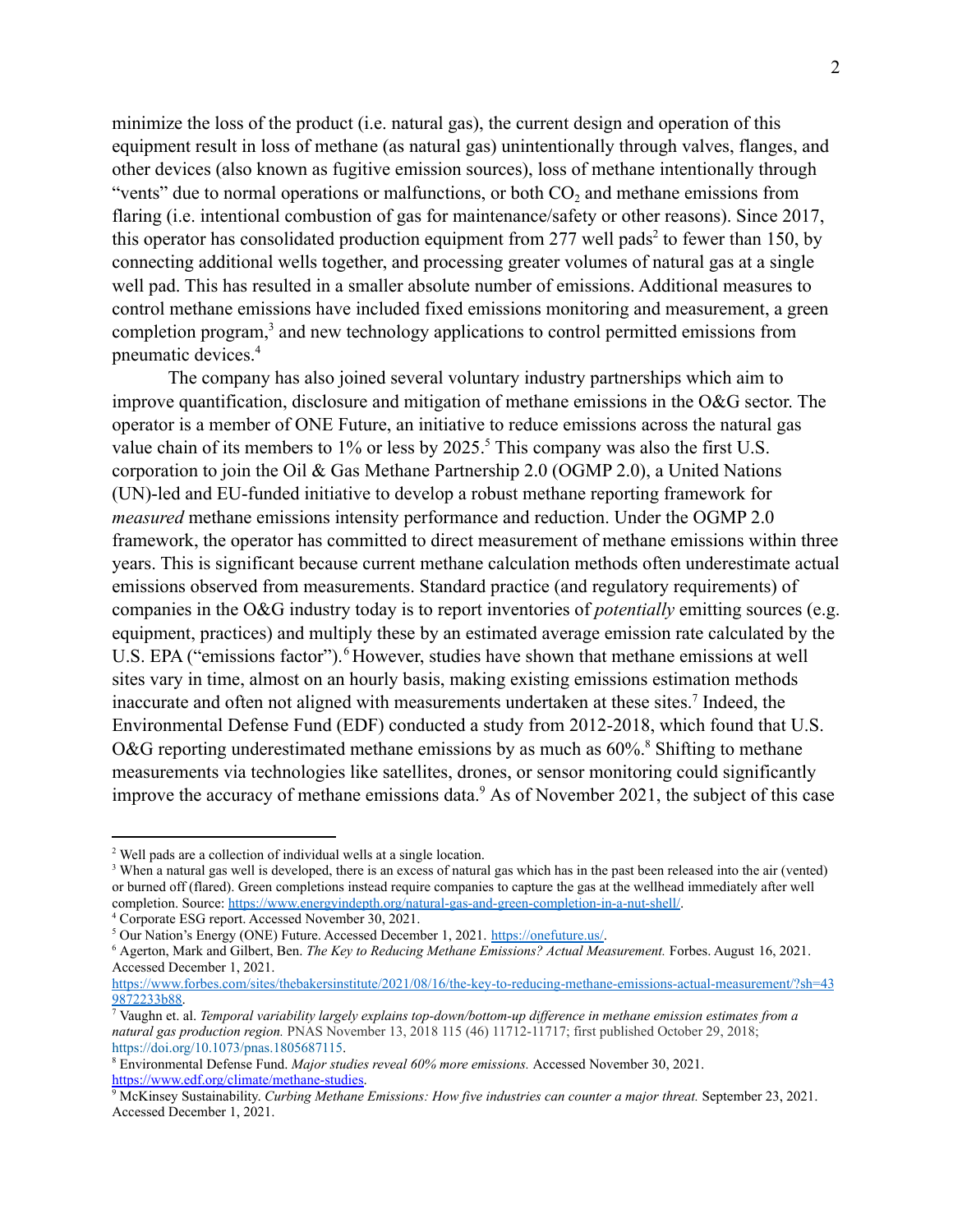study had already achieved OGMP 2.0's "Gold Standard Emissions Rating" by reporting "85% of all emission sources from operated assets, utilizing measurement and detailed engineering calculations rather than generic emission factors" and setting a methane intensity target of 0.15%.<sup>10</sup> While the company estimates their 2020 methane intensity to have been about 0.08%, this did not apply direct measurement of emissions. The OGMP 2.0 target was set at 0.15% because the company expects that their measured methane intensity will be slightly higher than the calculated figure of 0.08% after measurements are completed. The 0.15% target is also still well below other industry targets. ONE Future's 2025 target for the production segment of the value chain is  $0.28\%$ ,<sup>11</sup> the OGMP Framework generally references  $0.25\%$  or below as best practice,<sup>12</sup> and the U.S. budget reconciliation proposal for methane fees would not apply to operators with a methane intensity below 0.2%.<sup>13</sup>

# *Conservation efforts*

Another focus of this operator's sustainability function is on conservation, and includes a land reclamation program, habitat protection efforts, and detailed impact analyses for all new projects. Land reclamation refers to the process of restoring the land so that any effects of O&G development on natural resources are not permanent. The goal is to restore the ecosystem affected by surface disturbances from O&G operations "to a condition equal to or closely approximating that which existed before the land was disturbed". <sup>14</sup> 80% of the company's disturbed acreage is in some stage of reclamation, and the organization spends an average \$1.5 million per year on reclamation projects.<sup>15</sup> The land reclamation program focuses on controlling invasive plant species, reducing pesticide application, and increasing native pollinator plants.

#### *Water management*

Hydraulic fracturing operations to produce O&G can use significant volumes of water. The company has implemented a water recycle and reuse program, which has resulted in 100% recycling of water from well completions, 25% recycling of all produced water (i.e. water that comes back out of the well along with the hydrocarbons), and a 55% reduction in freshwater consumption in the past four years. In 2020, the company generated about 4.5 million barrels<sup>16</sup> of produced water, and limited spill volume to 9.8 barrels (or 0.0002%) of that. The company sources zero water from surface withdrawals (e.g. rivers, lakes), and has protective well casing for aquifers at 2.5x the depth of all known aquifers.  $17$ 

<sup>13</sup> *Text – H.R.5376 – 117th Congress (2021-2022): Build Back Better Act*. November 19, 2021. <https://www.congress.gov/bill/117th-congress/house-bill/5376/text>. [https://www.ogmpartnership.com/sites/default/files/files/Investors-Guide-to-the-OGMP\\_FINAL.pdf](https://www.ogmpartnership.com/sites/default/files/files/Investors-Guide-to-the-OGMP_FINAL.pdf).

<sup>16</sup> One barrel contains 42 gallons.

[https://www.mckinsey.com/business-functions/sustainability/our-insights/curbing-methane-emissions-how-five-industries-can-co](https://www.mckinsey.com/business-functions/sustainability/our-insights/curbing-methane-emissions-how-five-industries-can-counter-a-major-climate-threat) [unter-a-major-climate-threat](https://www.mckinsey.com/business-functions/sustainability/our-insights/curbing-methane-emissions-how-five-industries-can-counter-a-major-climate-threat).

<sup>&</sup>lt;sup>10</sup> Corporate press release. November 2021. Accessed December 1, 2021.

<sup>&</sup>lt;sup>11</sup> ONE Future. Accessed December 1, 2021. <https://onefuture.us/#production-scorecard>.

<sup>12</sup> Oil and Gas Methane Partnership (OGMP) 2.0. *An Investor's Guide to the Oil and Gas Methane Partnership 2.0.* September 2021. Accessed December 1, 2021.

<sup>14</sup> U.S. Department of the Interior – Bureau of Land Management. *Reclamation.* Accessed December 1, 2021. <https://www.blm.gov/programs/energy-and-minerals/oil-and-gas/reclamation>.

<sup>&</sup>lt;sup>15</sup> Information obtained during an October 2021 interview with the company's Vice President of Environment, Health and Safety.

<sup>&</sup>lt;sup>17</sup> Corporate ESG report.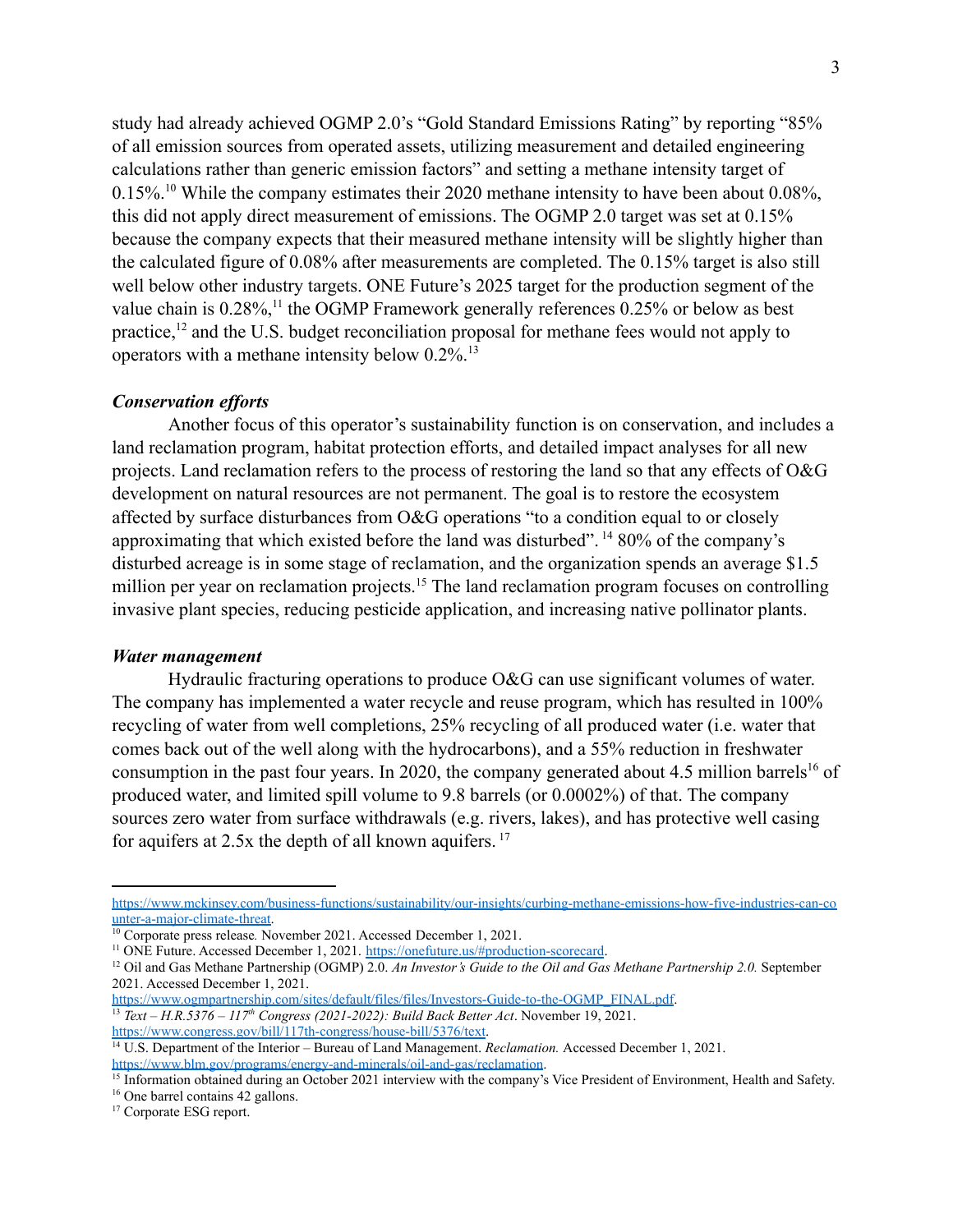## *Solar power development*

The operator has built 4,000 solar power producing field units, which generate 1.73 MW per day. This electricity is used for communications and remote monitoring of operations. Scaling up the solar array is a project under consideration, but current regulatory conditions are impeding feasibility. <sup>18</sup> Wyoming adopted a net metering regulation in 2001, which allows an electricity consumer-generator to be compensated by the utility for excess electricity supplied to the grid from their distributed generation system. However, the state has restricted eligibility for net metering to solar, wind, biomass or hydropower systems with "a generating capacity limit of not more than 25 kW."<sup>19</sup> Without an obligation for utilities to take excess power back into the grid, the economics of scaling up solar power production appear challenging.

### *Sustainability metrics & reporting*

The Wyoming-based operator releases an annual ESG report, which includes much of the information reported in traditional Corporate Responsibility Reports, but does not align with a sustainability reporting standard (e.g. TCFD, GRI). Since the company is privately-held, there are no external forces pressuring the company to produce this format of report. Report content and disclosed metrics stem from regulatory requirements. For example, regulations limit the number of acres of disturbance that the company is permitted at any one time, so they developed an extensive land reclamation process, which is described in the report. The company also benchmarks report content against ESG disclosures of comparable public companies. The Wyoming-based operator has thus identified a set of key performance indicators (KPIs) to measure annual sustainability performance, which include the number and volume of environmental releases, total recordable incident rate for injuries (TRIR), freshwater usage, waste management, land reclamation, and metric tons of methane emissions reduced.

# **2. Sustainability Strategy**

At first glance, it may appear surprising that this Wyoming-based operator has invested resources into developing a robust ESG program. First, the company may not face the same shareholder pressures as publicly traded energy companies on sustainability issues. In 2021, 21 shareholder resolutions were filed with energy companies related to climate and sustainability, with requests ranging from reviewing stranded carbon asset risks, to reporting on climate change financial risks and adopting GHG reduction targets.<sup>20</sup> Since the company's investors are not public, their stance on ESG issues is unknown. Moreover, the majority of ESG initiatives do not make the company any money.<sup>21</sup> While there historically have been several premium deals in the natural gas industry where utilities paid a premium for certified lower-emission gas, there is not currently a true market for this.<sup>22</sup> Utilities are regulated by public utilities commissions (PUCs),

<sup>20</sup> CERES. *Engagement Tracker.* Accessed December 10, 2021. December 10, 2021. [https://wyoleg.gov/LSOResearch/2019/19RM024.pdf.](https://wyoleg.gov/LSOResearch/2019/19RM024.pdf)

[https://engagements.ceres.org/?\\_ga=2.29128117.889124443.1639168053-48012131.1639168053](https://engagements.ceres.org/?_ga=2.29128117.889124443.1639168053-48012131.1639168053).

<sup>19</sup> Boudewyns, Abigail. *Research Memorandum: Net Metering.* Wyoming Legislature Service Office. April 25, 2019. Accessed <sup>18</sup> Information obtained during an October 2021 interview with the company's Vice President of Environment, Health and Safety.

<sup>&</sup>lt;sup>21</sup> Information obtained during an October 2021 interview with the company's Vice President of Environment, Health and Safety.

<sup>22</sup> Hampton, Liz and Disavino, Scott. *U.S. natural gas producers hope customers will pay more for 'green gas'.* Reuters. June 30, 2021. Accessed December 10, 2021.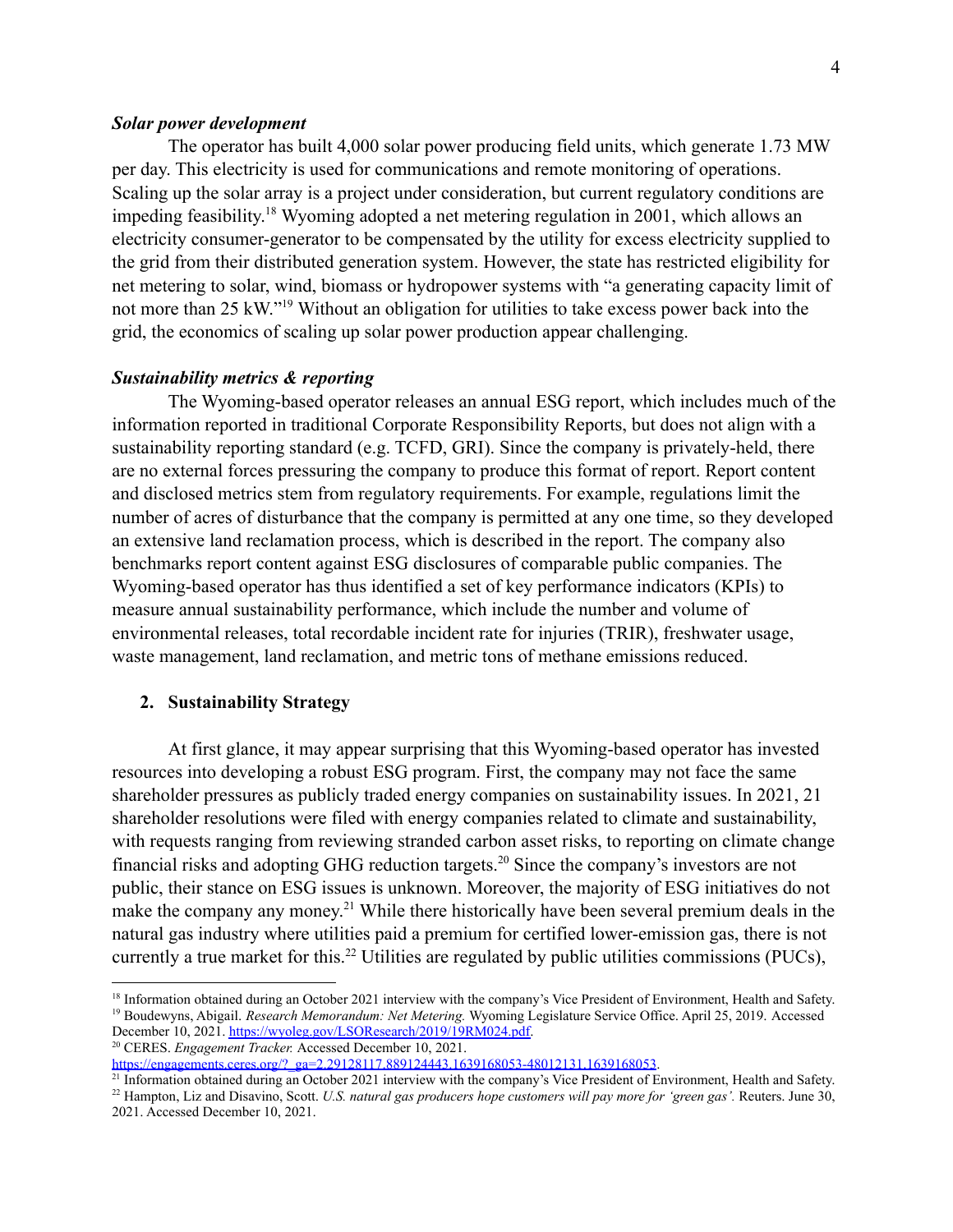and the role of the PUC is to protect the ratepayer. Creating a market that monetizes the environmental attributes of the natural gas produced by different operators would require a common, consistent way of assessing those attributes, and for a regulator to allow for the inclusion of their costs into customer rates. Moreover, a low-price environment for O&G commodities places additional pressure on companies to exercise capital discipline and operate more cost-efficiently, especially for leaner independent producers. 2020 saw a historic drop in O&G prices and major bankruptcies. $23$ 

Despite being a privately-held company, and the fact that ESG initiatives generally did not make the company any money during an "oil bust" year, this operator reportedly continues to view sustainability as an important part of their business.<sup>24</sup> The company's CEO has been quoted several times touting their commitment to be a low-emissions producer,<sup>25</sup> and the General Counsel (GC) supports sustainability as a means of retaining investors. The Board of Directors is also supportive of sustainability efforts. All quarterly management updates to the Board include an ESG update, which looks at how year-to-date metrics compare to past average performance.<sup>26</sup> 10% of employee compensation is tied directly to company performance on reducing injuries, environmental releases, and methane emissions. The company also shares the sustainability metrics attached to employee compensation with contractors and suppliers. While the company does not collect sustainability data from, or impose any ESG requirements, on contractors and suppliers, these information-sharing engagements aim to ensure partners are operating responsibly, and to encourage communication of any issues or potential improvements.

Several factors justify sustainability management as being a key part of running this business. One reason is that the company operates almost entirely on federal lands. In January 2021, President Biden issued an Executive Order pausing new leases on federal lands for O&G development, until "a comprehensive review and reconsideration of Federal oil and gas permitting and leasing practices" could be completed, especially "in light of the Secretary of the Interior's broad stewardship responsibilities over the public lands [...] including potential climate and other impacts associated with oil and gas activities".<sup>27</sup> In November 2021, the Department of the Interior released their review, recommending that the Administration raise royalty rates for O&G leases on public lands and limit land available for O&G development to "areas that have moderate or high potential for oil and gas resources and which are in proximity to existing oil and gas infrastructure".<sup>28</sup> While this falls short of President Biden's campaign trail promise to ban all new O&G leasing on public lands and waters,<sup>29</sup> it is certainly indicative of the regulatory environment that the company is operating under, and helps to justify investments into improving their ESG performance, especially to mitigate climate impact.

<sup>&</sup>lt;sup>23</sup> OGV Energy. *Over 100 oil and gas companies went bankrupt in 2020*. January 21, 2021. Accessed December 10, 2021. [https://www.ogv.energy/news-item/over-100-oil-and-gas-companies-went-bankrupt-in-2020.](https://www.ogv.energy/news-item/over-100-oil-and-gas-companies-went-bankrupt-in-2020)

<sup>&</sup>lt;sup>25</sup> Corporate press release from March 2020. Accessed December 3,  $20\overline{2}1$ . <sup>24</sup> Information obtained during an October 2021 interview with the company's Vice President of Environment, Health and Safety.

<sup>27</sup> The White House. *Executive Order on Tackling the Climate Crisis at Home and Abroad.* January 27, 2021. <sup>26</sup> Information obtained during an October 2021 interview with the company's Vice President of Environment, Health and Safety.

[https://www.whitehouse.gov/briefing-room/presidential-actions/2021/01/27/executive-order-on-tackling-the-climate-crisis-at-ho](https://www.whitehouse.gov/briefing-room/presidential-actions/2021/01/27/executive-order-on-tackling-the-climate-crisis-at-home-and-abroad/) [me-and-abroad/.](https://www.whitehouse.gov/briefing-room/presidential-actions/2021/01/27/executive-order-on-tackling-the-climate-crisis-at-home-and-abroad/)

<sup>28</sup> U.S. Department of the Interior. *Report on the Federal Oil and Gas Leasing Program: Prepared in Response to Executive Order 14008*. November 2021. Accessed December 10, 2021.

[https://www.doi.gov/sites/doi.gov/files/report-on-the-federal-oil-and-gas-leasing-program-doi-eo-14008.pdf.](https://www.doi.gov/sites/doi.gov/files/report-on-the-federal-oil-and-gas-leasing-program-doi-eo-14008.pdf)

<sup>29</sup> Biden Harris Campaign. *The Biden Plan for a Clean Energy Revolution and Environmental Justice.* Accessed December 10, 2021. <https://joebiden.com/climate-plan/>.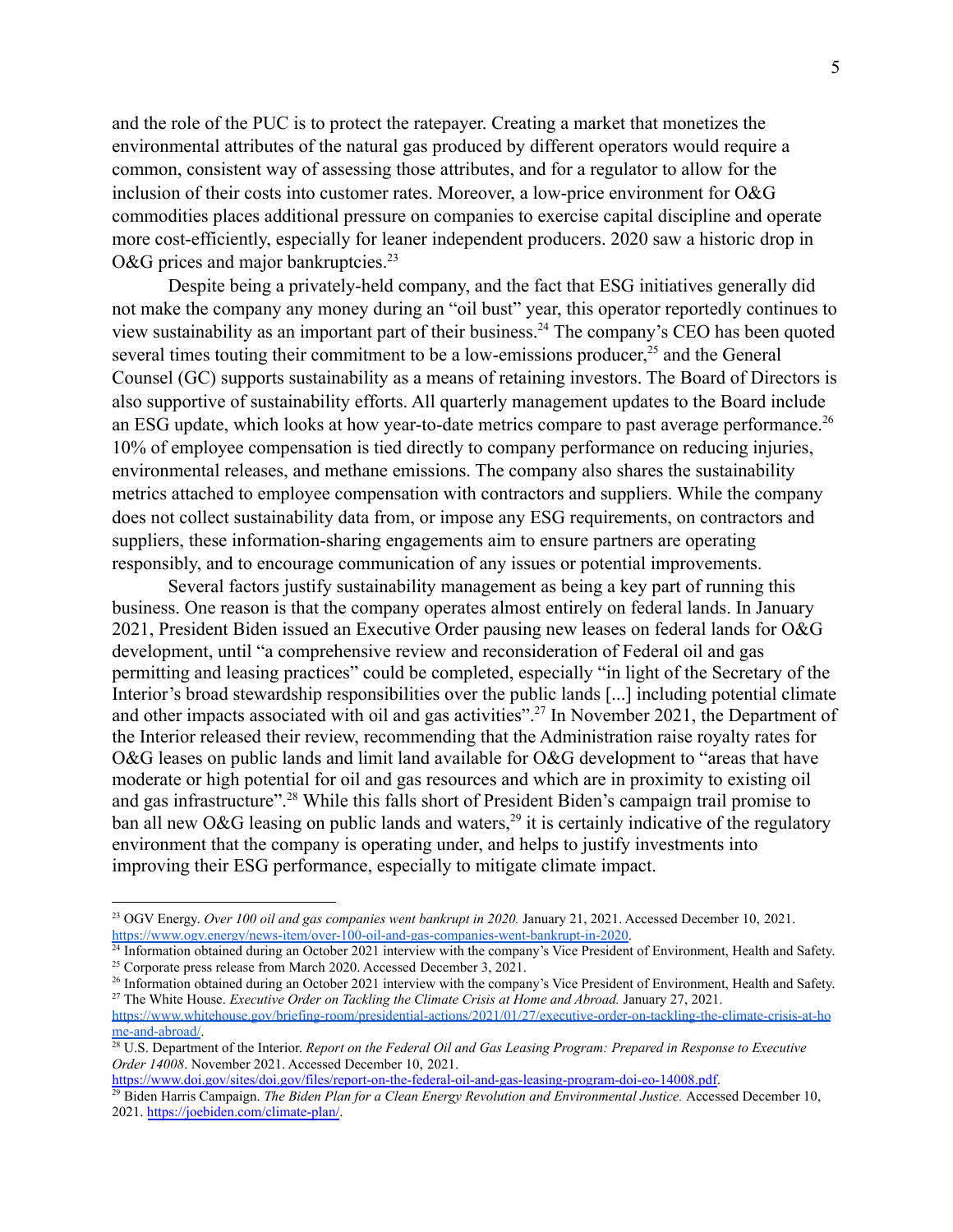Another strategic reason to undertake these sustainability initiatives is to secure a competitive advantage relative to other suppliers. Natural gas flows eastward from the Rockies production region have been squeezed in the wake of the shale boom as large, competing volumes of low-cost O&G production have come online in the east coast's Marcellus shale deposit and the Permian basin in Texas. To the west, California's rapid development of renewable power capacity, increasingly displacing gas- and coal-fired generation, has taken further market share from Rockies gas.<sup>30</sup> The company's operations are located in Wyoming, one of the "Rocky Mountain states" facing a shrinking domestic market for its gas.<sup>31</sup> If the company can use ESG performance as a means of differentiating their volumes, this could have a net positive impact for the company on both sustainability and financial performance.

# **3. Sustainability organization structure, capacity & resources**

With just 172 employees, this Wyoming-based operator runs a relatively lean business. 72 employees work in Denver, and 100 employees work on the field team in Wyoming. There is a field office with about 20 employees, and the remaining 80 employees rotate in two shifts so there are always 40 employees in the field. A wide range of employees work on sustainability initiatives, including the field operations team, field EHS team, engineers, communications/PR, IT, land department, and finance.<sup>32</sup> The Vice President of Environment, Health and Safety leads the sustainability function in conjunction with the VP of Government and Regulatory Affairs. Both report directly to the GC, who in turn reports to the CEO. There is not an explicitly designated sustainability leader or separate department. The company did this to avoid ESG issues being siloed to a subset of individuals.<sup>33</sup> That being said, the VP of EHS has established an informal team which meets weekly to evaluate opportunities to reduce emissions. The emissions team does not formally report to anyone beyond the VP of EHS, and capital comes from the existing EHS budget. A wide range of job titles were recruited for the team, including the employee responsible for air permitting and reporting, three engineers in the Denver office responsible for operations and facility design, and three engineers from the field operations team. The team was assembled about a year ago and has implemented several projects of varying ambition. A recent project routed methane previously vented from pneumatic controllers<sup>34</sup> to a combustor, resulting in about  $1.5$  tCH<sub>4</sub> emissions reduced per production unit. The team is also in early stages of evaluating potential hydrogen production.<sup>35</sup> There is not a specific "bucket" of capital funding allocated for sustainability efforts, since ESG initiatives are informally integrated into various existing budgets, so total spending on this is not precisely tracked. However, capital funding for sustainability efforts has been sufficient in prior years to achieve the company's goals, and overall funds allocated to this are increasing.<sup>36</sup> Specific capital spending data was unavailable.

# **4. Key Sustainability Management Practices**

<sup>30</sup> Carr, Housley. *Rocky Mountain Breakdown - Western Natural Gas Markets Whack Rockies Producers.* RBN Energy LLC. April 3, 2018. Accessed December 10, 2021.

[https://rbnenergy.com/rocky-mountain-breakdown-western-natural-gas-markets-whack-rockies-producers.](https://rbnenergy.com/rocky-mountain-breakdown-western-natural-gas-markets-whack-rockies-producers)

<sup>31</sup> Carr, Housley. *Rocky Mountain Breakdown.*

<sup>33</sup> Ibid. <sup>32</sup> Information obtained during an October 2021 interview with the company's Vice President of Environment, Health and Safety.

<sup>&</sup>lt;sup>34</sup> Equipment that uses natural gas to power facilities where electricity is not available in the field.

<sup>36</sup> Ibid. <sup>35</sup> Information obtained during an October 2021 interview with the company's Vice President of Environment, Health and Safety.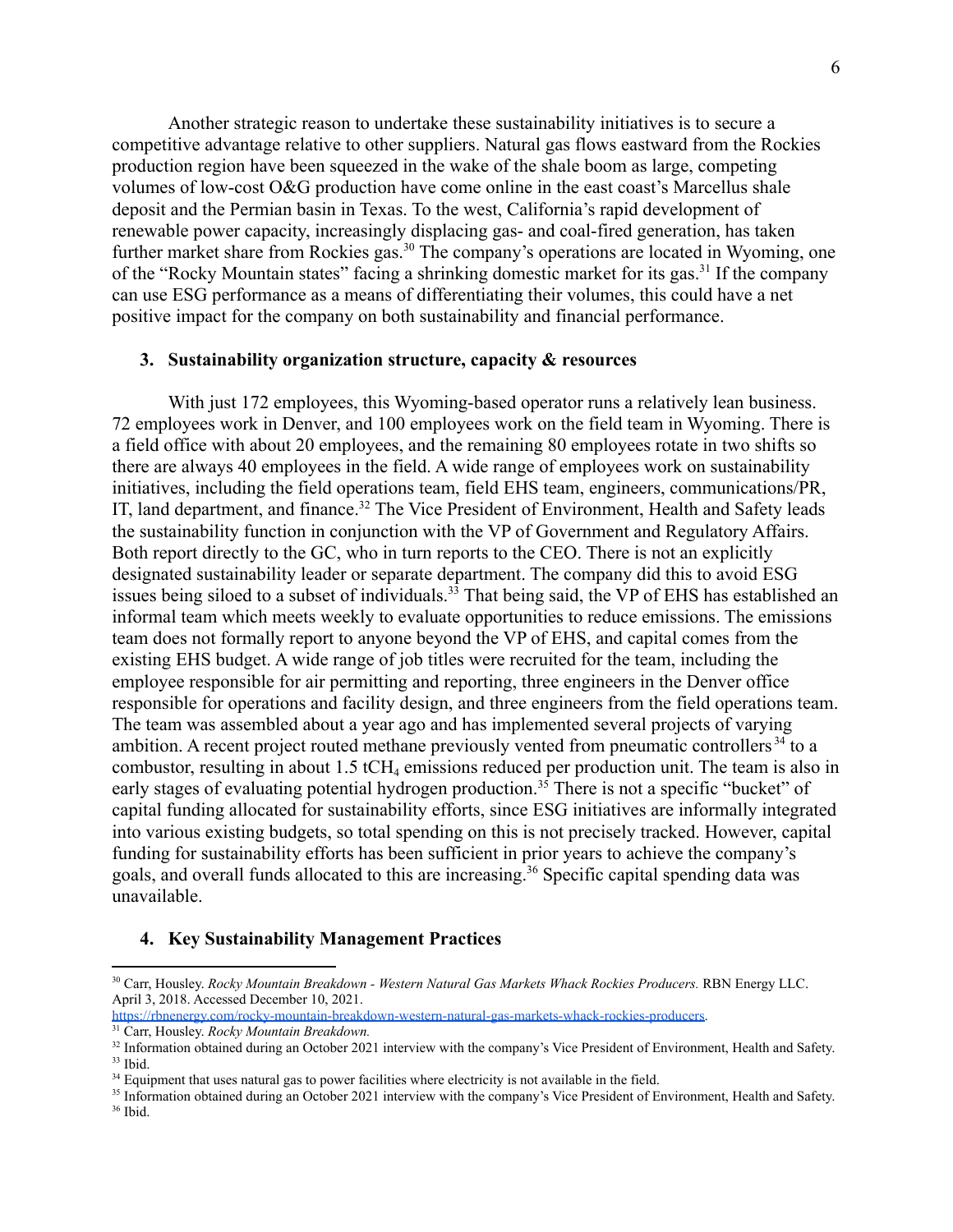The key management practices used to implement the sustainability initiatives outlined above were (1) focusing on methane emissions quantification and performance, (2) directly tying employee compensation to key ESG metrics, (3) securing leadership support for ESG, and (4) embedding the ESG function within existing business units.

A strategic focus on methane emissions is a critical part of being a natural gas operator today. GHG emissions are currently still largely calculated, rather than directly measured. While these methods are accurate for estimating  $CO<sub>2</sub>$  levels, intermittent methane emissions are subject to a much higher level of uncertainty, as discussed previously. Methane is a relatively short-lived, but very potent greenhouse gas, and the energy sector is a significant source of that methane.<sup>37</sup> It has about 28 times the warming impact that carbon dioxide has over a 100-year time period in the atmosphere, or over 80 times the impact over a 20-year time period.<sup>38</sup> For these reasons, methane emissions have drawn increased scrutiny from governments, regulators, NGOs, investors, and the general public:

- In late 2020, the EU rolled out a methane reduction strategy, including plans to eventually introduce methane disclosure and performance standards on methane emissions.<sup>39</sup>
- The EU and the U.S. announced a Global Methane Pledge at COP26 to reduce methane emissions by  $30\%$  by  $2030$ , which has been joined by over 100 countries.<sup>40</sup>
- A group of 147 O&G investors, with over \$5 trillion in assets under management, released a statement called for stronger U.S. methane regulations.<sup>41</sup>
- The International Energy Agency (IEA) releases an annual Methane Tracker report aggregating global methane data and providing detailed analysis.<sup>42</sup>
- The UN Environment Programme's 2021 Methane Assessment estimates that reducing methane emissions by 45% by 2030 would avoid close to  $0.3^{\circ}$ C of warming.<sup>43</sup>

This Wyoming-based operator's focus on methane emissions is an appropriate response to these pressures, and a sound business strategy which mitigates regulatory, financial, and reputational risks.

Tying employee compensation to ESG metrics has also been the subject of a slew of recent literature. The company's practice in this area appears to be ahead of market trends. The UN Principles for Responsible Investment (PRI)<sup>44</sup> "strongly believes that ESG-linked pay can be an important tool to drive value and better sustainability performance" and cites several academic studies defending this thesis.<sup>45</sup> Companies are increasingly tying ESG metrics to

[https://wedocs.unep.org/bitstream/handle/20.500.11822/35917/GMA\\_ES.pdf.](https://wedocs.unep.org/bitstream/handle/20.500.11822/35917/GMA_ES.pdf)

<sup>38</sup> Ibid. 37 IEA. *Methane Tracker 2021*. IEA. 2021. Accessed December 4, 2021. <https://www.iea.org/reports/methane-tracker-2021>

<sup>39</sup> European Commission. *Reducing greenhouse gas emissions: Commission adopts EU Methane Strategy as part of European*

<sup>40</sup> BBC News. *COP26: US and EU announce global pledge to slash methane emissions. November 2, 2021. Accessed December 4, 2021.* [https://www.bbc.com/news/world-59137828.](https://www.bbc.com/news/world-59137828) *Green Deal.* 14 October 2020. Accessed November 30, 2021. [https://ec.europa.eu/commission/presscorner/detail/en/IP\\_20\\_1833](https://ec.europa.eu/commission/presscorner/detail/en/IP_20_1833).

<sup>41</sup> Ceres. *Major Investors Demand Ambitious Methane Regulations in the U.S.* May 13, 2021. Accessed December 3, 2021. <https://www.ceres.org/news-center/press-releases/major-investors-demand-ambitious-methane-regulations-us>.

<sup>42</sup> IEA. *Methane Tracker 2021*.

<sup>43</sup> Ravishankara A. R. et. al. *Global Methane Assessment: Summary for Decision-Makers.* Climate & Clean Air Coalition/UN Environment Programme. 2021. Accessed December 3, 2021. 5.

<sup>45</sup> Principles for Responsible Investment. *ESG-Linked Pay: What Does the Research Say?* June 17, 2021. Accessed December 3, <sup>44</sup> The PRI is a UN-supported, international network of investors seeking to promote the consideration of ESG factors in investment and ownership decisions. Signatories represent over \$121 trillion of assets under management, as of 2021. Source: Principles for Responsible Investment. *About the PRI.* Accessed December 3, 2021. <https://www.unpri.org/pri/about-the-pri>.

<sup>2021.</sup> <https://www.unpri.org/executive-pay/esg-linked-pay-what-does-the-research-say/7863.article>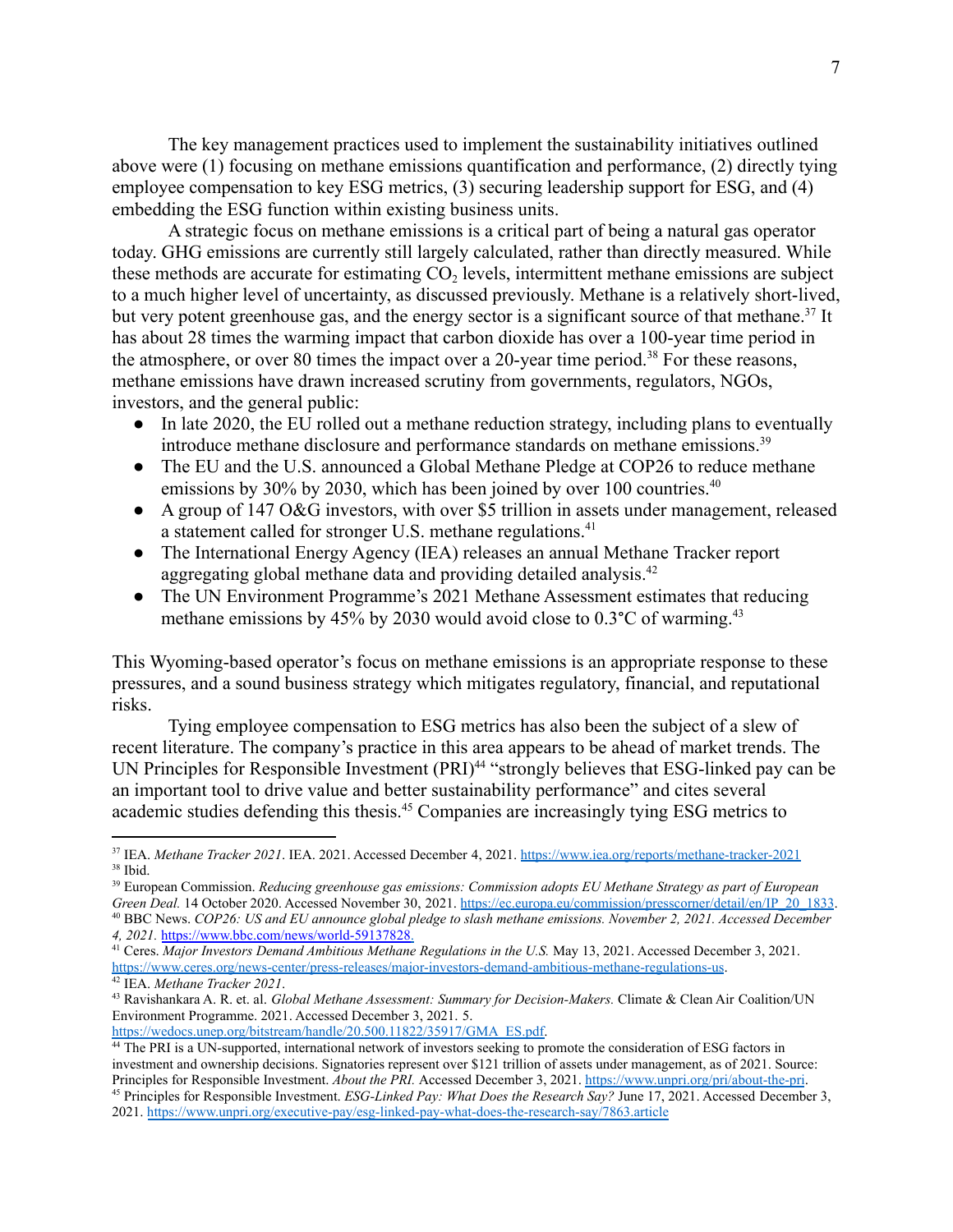compensation,<sup>46</sup> but the practice is not yet universal. Recent Deloitte research found that "less than 40% of Fortune 100 companies have incorporated ESG measures in their annual incentive plan."<sup>47</sup> However, "companies typically evaluate ESG measures in incentive plans on a qualitative basis".<sup>48</sup> This poses the danger of executives receiving large bonuses for meeting ESG goals that are significantly less rigorous and transparent than financial goals and "greenwashing" the firm's true ESG performance. Indeed, BlackRock, the world's largest asset manager, has noted that "companies using sustainability performance metrics [should] explain carefully the connection between what is being measured and rewarded alongside business goals and long-term performance".<sup>49</sup> In sum, this Wyoming-based operator's practice of linking specific, quantitative ESG metrics to pay is ahead of many public companies.

The subject of this case study has also secured senior leadership support for ESG initiatives. This is crucial for getting buy-in throughout the company and aligning all levels of management around the same goals. Failure to do so would likely have resulted in inconsistent top-down messaging across teams on ESG goals, as well as the lack of a formal incentive structure for achieving these, ultimately creating setbacks for improving ESG performance.

Finally, the company's decision not to set up a separate sustainability department likely mitigated perceptions of sustainability as a foreign, idealistic pursuit, irrelevant to the core business of selling natural gas. This also likely lessened the learning curve around implementing new standard operating procedures and technologies, since O&G producers benefit from a lot of technically savvy talent (e.g. engineers, emissions reporting experts). Exclusively sustainability-focused hires may lack specific technical expertise on O&G production operations, which can impede practical implementation of measures and limit strategic thinking on potential solutions.

# **5. Applicability to Other Businesses**

The climate challenge cannot be solved without tackling global energy-related emissions, so it is worth studying whether this company's best practices in sustainability management can be replicated by other natural gas producers to accelerate the global energy transition. The operator's focus on the quantification and reduction of methane emissions should be implemented by others in the industry. Better emissions data and performance could have significant reputational benefits for companies, and operating as a responsible producer is likely to help conserve long-term access to capital. In addition, recent IEA analysis notes that, "methane […] has commercial value: the additional methane captured can often be monetised directly [...] emissions reductions could result in economic savings or be carried out at low cost."<sup>50</sup> This Wyoming-based operator's practice of tying employee compensation to key ESG metrics, and the strong leadership support for ESG goals, are also both management approaches

<sup>46</sup> BlackRock. *Incentives Aligned with Value Creation.* Investment Stewardship Commentary. March 2021. Accessed December 3, 2021. 2.

[https://www.blackrock.com/corporate/literature/publication/blk-commentary-engagement-on-incentives-aligned-with-value-creati](https://www.blackrock.com/corporate/literature/publication/blk-commentary-engagement-on-incentives-aligned-with-value-creation.pdf) [on.pdf](https://www.blackrock.com/corporate/literature/publication/blk-commentary-engagement-on-incentives-aligned-with-value-creation.pdf).

<sup>47</sup> Bujno, Maureen and Sullivan, Kristen. *Incorporating ESG Measures into Executive Compensation Plans.* Harvard Law School Forum on Corporate Governance. May 24, 2021. Accessed December 3, 2021.

<https://corpgov.law.harvard.edu/2021/05/24/incorporating-esg-measures-into-executive-compensation-plans/>.

<sup>48</sup> Bujno, Maureen and Sullivan, Kristen. *Incorporating ESG Measures into Executive Compensation Plans.* Harvard Law School Forum on Corporate Governance.

<sup>49</sup> BlackRock. *Incentives Aligned with Value Creation.* 2.

<sup>50</sup> IEA. *Methane Tracker 2021*.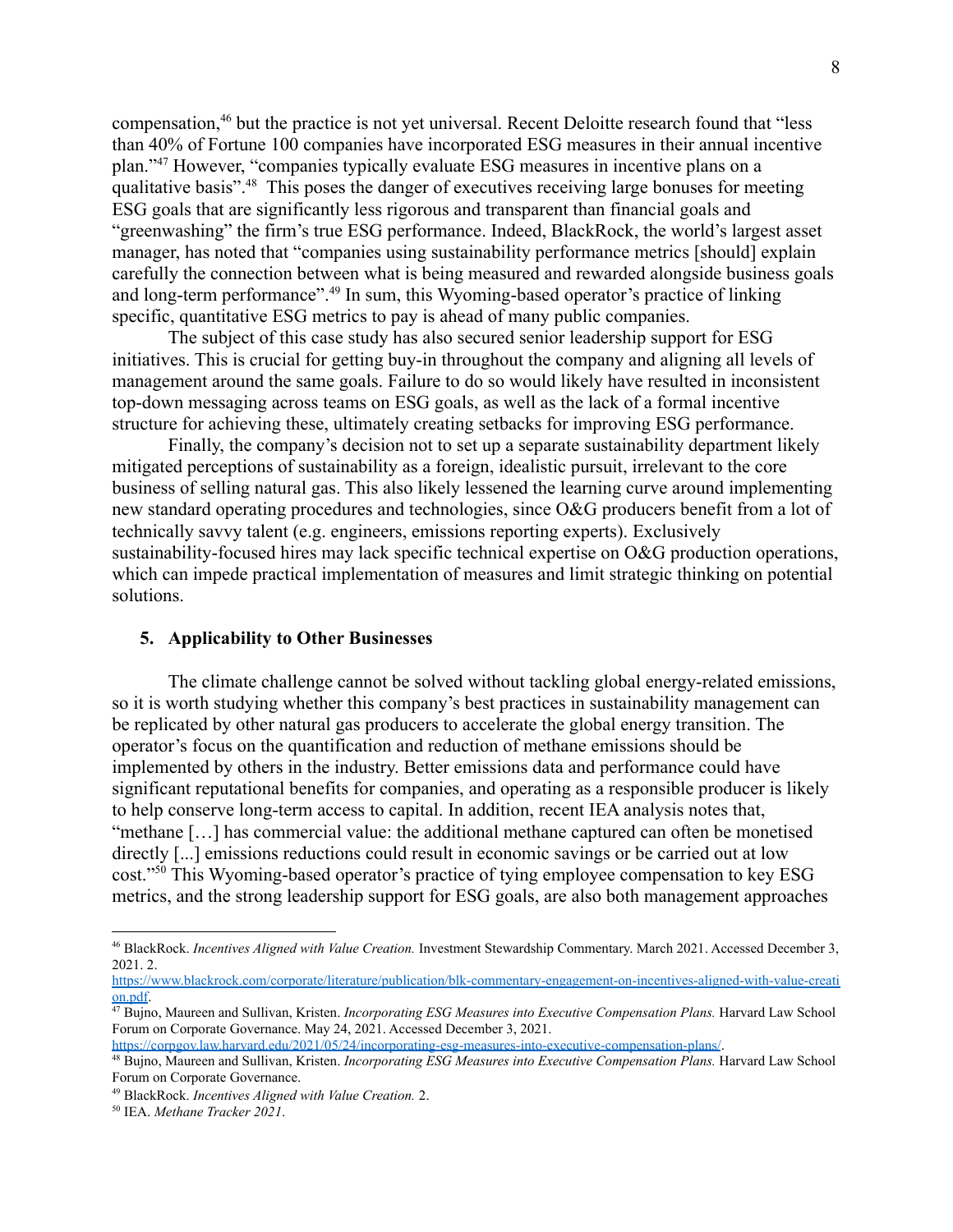that can and should be implemented at other companies. This is already underway, as more executives and Boards recognize the importance of ESG and set compensation metrics accordingly, as demonstrated above. Other aspects of this operator's sustainability management appear less easy to replicate at other companies. For example, the company's decision to embed the ESG function within existing business units likely worked in favor of sustainability initiatives by eliminating bureaucratic hurdles and reducing ideological resistance to these projects. However, this may be difficult to implement in larger organizations.

# **6. Sustainability Management Recommendations**

*Engage with federal regulators on new requirements for federal O&G leases, to model any new standards on this company's Responsibly Produced Gas initiative and mitigate regulatory risk*: To mitigate regulatory risk, the company should seek to set the performance standard under any new requirements of the Biden Administration for O&G operators on federal lands. As outlined above, this operator has implemented a robust methane management program. The company should outline the key successes and lessons learned of this program in engagements with federal regulators, and advocate for any new requirements of  $\alpha$ G operators (e.g. methane emissions intensity threshold) to be modeled on their own RPG initiative and performance.

*Connect ESG investments with commercial benefits:* The company should look to monetize its ESG initiatives. One way to do this could be to leverage their lower-emissions, more transparent methane emissions performance as a competitive advantage with international customers interested in buying "greener" volumes of natural gas. This would also open a new outlet for the company's natural gas volumes, given the difficulties that producers in the Rockies may face in retaining domestic market share. One way to access international markets could be to negotiate an IPM-type deal with a liquefied natural gas (LNG) exporter. Cheniere Energy, the largest U.S. LNG exporter, introduced these Integrated Production Management (IPM) agreements to the market, through which natural gas producers can sell gas to the global LNG markets "less a fixed liquefaction fee, shipping, and other costs".<sup>51</sup> Customers in the international markets have signaled interest in buying lower-emissions natural gas. In 2020, the French gas and power company Engie backed out of a deal for U.S. LNG volumes due to concerns around methane emissions,<sup>52</sup> and Singapore's Pavilion Energy has signed several deals for LNG volumes that require suppliers to quantify and report lifecycle GHG emissions.<sup>53</sup>

*Examine profitable options for expanding solar power capacity, and developing hydrogen production and CCUS capacity:* The company should consider whether expansion into low-carbon businesses would allow the company to capture new markets and profits. The company has already identified additional solar power capacity and hydrogen production as potential opportunities, although feasibility analysis of these is still in early days.<sup>54</sup> CCUS

<sup>51</sup> Cheniere Energy. Corporate Presentation. November 2021. Accessed December 10, 2021. [https://lngir.cheniere.com/presentations.](https://lngir.cheniere.com/presentations)

<sup>&</sup>lt;sup>52</sup> White, Sarah and DiSavino, Scott. France halts Engie's U.S. LNG deal amid trade, environment disputes. Reuters. October 22, 2020. Accessed December 10, 2021.

[https://www.reuters.com/article/engie-lng-france-unitedstates/france-halts-engies-u-s-lng-deal-amid-trade-environment-disputes-i](https://www.reuters.com/article/engie-lng-france-unitedstates/france-halts-engies-u-s-lng-deal-amid-trade-environment-disputes-idUSKBN27808G) [dUSKBN27808G](https://www.reuters.com/article/engie-lng-france-unitedstates/france-halts-engies-u-s-lng-deal-amid-trade-environment-disputes-idUSKBN27808G).

<sup>53</sup> Energy Intelligence. *Pavilion Signs Third LNG Deal with Carbon Quantification*. June 9, 2021. Accessed December 10, 2021. <https://www.energyintel.com/0000017b-a7dd-de4c-a17b-e7df709a0000>.

<sup>54</sup> Information obtained during an October 2021 interview with the company's Vice President of Environment, Health and Safety.